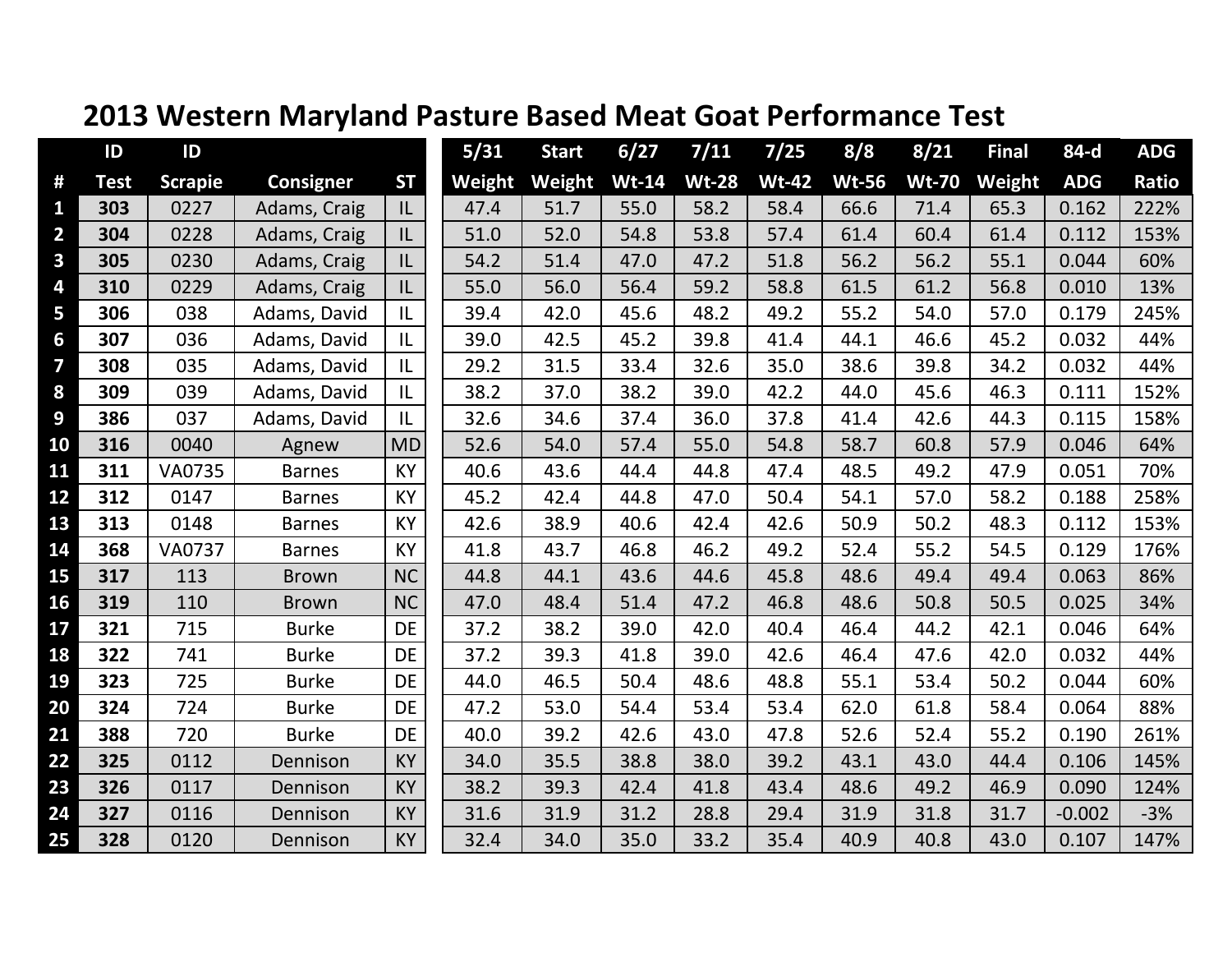|    | ID          | ID             |                  |           | 5/31   | <b>Start</b> | 6/27         | 7/11         | 7/25         | 8/8          | $8/21$       | <b>Final</b> | 84-d       | <b>ADG</b> |
|----|-------------|----------------|------------------|-----------|--------|--------------|--------------|--------------|--------------|--------------|--------------|--------------|------------|------------|
| #  | <b>Test</b> | <b>Scrapie</b> | <b>Consigner</b> | <b>ST</b> | Weight | Weight       | <b>Wt-14</b> | <b>Wt-28</b> | <b>Wt-42</b> | <b>Wt-56</b> | <b>Wt-70</b> | Weight       | <b>ADG</b> | Ratio      |
| 26 | 329         | 0115           | Dennison         | <b>KY</b> | 37.2   | 35.0         | 38.5         | 38.2         | 38.8         | 45.4         | 45.8         | 45.1         | 0.120      | 165%       |
| 27 | 301         | 221            | Loos             | L         | 37.2   | 38.2         | 38.8         | 41.0         | 45.0         | 49.6         | 45.2         | 43.5         | 0.063      | 86%        |
| 28 | 332         | 0039           | Majancsik        | <b>KY</b> | 27.0   | 29.4         | 29.2         | 31.6         | 35.4         | 38.7         | 36.6         | 34.6         | 0.062      | 85%        |
| 29 | 333         | 0093           | Majancsik        | KY        | 30.4   | 33.7         | 36.6         | 38.8         | 40.8         | 43.6         | 40.8         | 41.7         | 0.095      | 130%       |
| 30 | 334         | 0095           | Majancsik        | <b>KY</b> | 34.4   | 36.3         | 36.4         | 34.4         | 33.8         | 36.9         | 39.4         | 37.1         | 0.010      | 13%        |
| 31 | 335         | 0087           | Majancsik        | KY        | 42.6   | 45.3         | 45.4         | 43.6         | 44.6         | 51.0         | 46.6         | 43.2         | $-0.025$   | $-34%$     |
| 32 | 337         | 027            | Mikell           | VA        | 50.2   | 54.1         | 53.8         | 54.8         | 50.8         | 56.3         | 58.4         | 57.1         | 0.036      | 49%        |
| 33 | 338         | 026            | Mikell           | VA        | 49.4   | 47.8         | 49.6         | 48.8         | 49.4         | 53.4         | 52.4         | 52.1         | 0.051      | 70%        |
| 34 | 355         | 0363           | Murphy, Hilary   | NJ        | 40.2   | 44.7         | 45.2         | 43.4         | 44.2         | 48.5         | 50.2         | 50.1         | 0.064      | 88%        |
| 35 | 356         | 0345           | Murphy, Hilary   | <b>NJ</b> | 44.4   | 44.6         | 47.0         | 45.0         | 42.4         | 44.4         | 46.6         | 47.7         | 0.037      | 51%        |
| 36 | 357         | 0346           | Murphy, Hilary   | <b>NJ</b> | 36.4   | 42.3         | 45.0         | 44.2         | 46.6         | 48.3         | 49.0         | 49.1         | 0.081      | 111%       |
| 37 | 358         | 0359           | Murphy, Hilary   | <b>NJ</b> | 40.0   | 45.4         | 48.0         | 42.4         | 40.0         | 42.5         | 44.0         | 43.1         | $-0.027$   | $-38%$     |
| 38 | 339         | 0310           | Murphy, PJ       | <b>NJ</b> | 37.8   | 39.8         | 40.4         | 38.4         | 41.2         | 48.7         | 51.8         | 44.8         | 0.060      | 82%        |
| 39 | 340         | 0340           | Murphy, PJ       | <b>NJ</b> | 38.8   | 39.3         | 38.6         | 39.6         | 39.8         | 42.9         | 43.2         | 42.1         | 0.033      | 46%        |
| 40 | 341         | 0341           | Murphy, PJ       | <b>NJ</b> | 37.6   | 38.7         | 40.4         | 37.2         | 39.4         | 39.2         | 42.4         | 42.1         | 0.040      | 55%        |
| 41 | 342         | 0371           | Murphy, PJ       | <b>NJ</b> | 45.2   | 47.0         | 50.4         | 49.4         | 50.2         | 55.2         | 56.6         | 56.1         | 0.108      | 148%       |
| 42 | 343         | 0344           | Murphy, PJ       | <b>NJ</b> | 45.6   | 48.6         | 49.0         | 50.2         | 52.6         | 62.5         | 59.4         | 56.6         | 0.095      | 130%       |
| 43 | 346         | 1308           | Nelson           | <b>MD</b> | 38.4   | 38.1         | 40.6         | 40.4         | 41.0         | 44.6         | 45.2         | 44.7         | 0.079      | 108%       |
| 44 | 347         | 1313           | Nelson           | <b>MD</b> | 41.4   | 36.2         | 35.4         | 31.4         | 34.6         | 39.0         | 38.6         | 38.4         | 0.026      | 36%        |
| 45 | 349         | 1303           | Peters           | <b>NC</b> | 33.0   | 32.2         | 34.8         | 33.8         | 31.8         | 36.8         | 39.0         | 38.0         | 0.069      | 95%        |
| 46 | 350         | 1301           | Peters           | <b>NC</b> | 45.0   | 43.7         | 47.8         | 45.2         | 45.2         | 50.6         | 51.4         | 52.0         | 0.099      | 135%       |
| 47 | 351         | 0987           | Pinneo           | KS        | 51.4   | 54.7         | 58.6         | 57.4         | 62.0         | 69.2         | 68.4         | 62.7         | 0.095      | 130%       |
| 48 | 352         | 1101           | Pinneo           | <b>KS</b> | 52.6   | 53.2         | 53.6         | 54.6         | 56.0         | 61.8         | 56.4         | 57.1         | 0.046      | 64%        |
| 49 | 353         | 1065           | Pinneo           | KS        | 41.8   | 45.5         | 46.2         | 45.0         | 50.4         | 54.0         | 52.2         | 49.7         | 0.050      | 68%        |
| 50 | 354         | 1035           | Pinneo           | <b>KS</b> | 45.6   | 47.9         | 49.4         | 48.8         | 54.4         | 58.1         | 52.8         | 48.5         | 0.008      | 11%        |
| 51 | 359         | 033            | Richhart         | IN        | 38.4   | 37.9         | 40.4         | 40.4         | 43.4         | 48.6         | 48.6         | 47.0         | 0.108      | 148%       |
| 52 | 360         | 031            | Richhart         | IN        | 33.2   | 36.2         | 38.8         | 38.6         | 40.8         | 38.9         | 36.0         | 34.9         | $-0.015$   | $-21%$     |